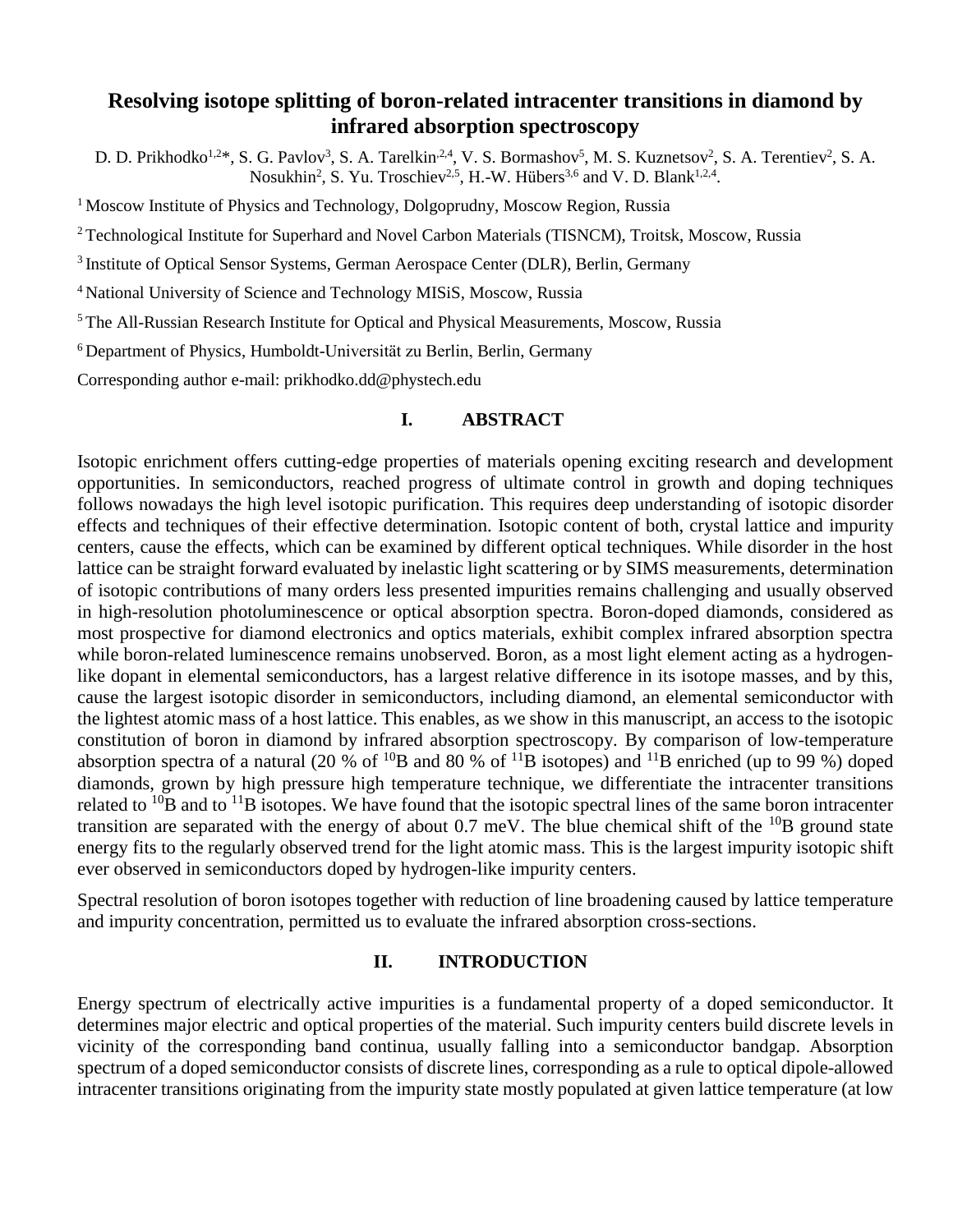temperature: from the even-parity impurity ground state) and terminating in the odd-parity excited impurity states, and adjacent higher-energy continuous band corresponding to transitions in the free carrier states continuum. Absorption spectrum provides information about energy and strength of infrared active intracenter transitions of a particular dopant and directly deduces binding energy of the excited states as well asthe binding energy of the ground state (dopant ionization energy). Combination of the energy spectrum with data on structure and lifetimes of the excited states helps for consideration of possible optical and optoelectronic applications, for instance possibility of inversed population over excited states of impurity centers in the medium, efficiency and speed of light detection.

The structure of electronic excited states of boron substitutional center in diamond is not finally determined yet. To date, known and commonly accepted are: the discrete boron intracenter spectrum in the infrared (IR) photon energy range between 332 meV and 362 meV<sup>1-4</sup>; the binding energy of boron at about 372 meV<sup>4</sup>; the lattice ( $C^{12} + C^{13}$ ) isotope related splitting of intracenter transitions of about  $0.4 - 1.5$  meV and spin-orbit (SO) splitted ground state lifted up on the energy  $\Delta_0 \left( \Gamma_7 + \Gamma_8^+ \right) \approx 2 \text{ meV (Ref. 4)}$ 

Diamond, unlike germanium or silicon, has a very small spin-orbit splitting of the valence band  $\Delta_0$  ( $\Gamma_{25'v}$ ) states (calculated ab initio<sup>5</sup> 13 meV and experimental<sup>6</sup> value of 6 ( $\pm$ 1) meV) comparing to the ionization energy of acceptor center  $(E_i \sim 372 \text{ meV}$  for boron). Compare with  $\Delta_0(\Gamma_{25'}) = 44.1(3) \text{ meV}$  in silicon<sup>7</sup> ( $E_i \sim 45.71 \text{ meV}$ for boron)<sup>8</sup> and  $\Delta_0$  ( $\Gamma_7$ <sup>+</sup> -  $\Gamma_8$ <sup>+</sup>) = 296 meV in germanium (Ge)<sup>9</sup> ( $E_i \sim 10.82$  meV for boron).<sup>8</sup> As a result, the boron states related to the light-, heavy-hole valence subbands and SO-splitted one overlap strongly; only the SO-splitted boron ground state overlaps in Si (Ref. 10) and no overlapping states have been found yet for Ge (Ref. 11). This strong admixing of the SO band causes challenges in an accurate calculation of eigenstates of an acceptor in diamond. To our knowledge, there is no yet dedicated accurate calculation of the boron spectrum (both the impurity state energies and the impurity transition strengths) in diamond if compared with those made for other elemental semiconductors with cubic zone structure: silicon and germanium.<sup>12</sup> The latter, in particular, prevents unambiguous determination of the acceptor binding energy since the metrics, used for such determination in Si and Ge, are based on identification of particular excited state in the acceptor absorption spectrum and linking this experimentally measured value to its calculated value as from the effective mass approach.<sup>8</sup> Such a drawback leads to the situation that infrared spectroscopy helps only to roughly estimate the binding energy of boron in diamond.<sup>13</sup>

Different physical mechanisms contribute to the modifications of infrared absorption spectrum of boron doped diamond (BDD): lattice and doping inhomogeneity, temperature and concentration broadening, as well as related to the isotopic content in both lattice and dopant. They result in splitting, shifting and broadening of intracenter boron transitions, appearance of specifically activated sets of lines.

Boron acceptor center ground state is splitted<sup>4</sup> into the  $1\Gamma_8$ <sup>+</sup> and  $1\Gamma_7$ <sup>+</sup> band related components with the value of splitting of about 2 meV. The upper (i.e. lower binding energy)  $1\Gamma_7^+$  state becomes significantly thermally populated at temperatures above 10 K and the related transitions set becomes observable in the absorption spectrum. Crowther<sup>1</sup> showed that temperature dependence of boron doped diamond absorption spectra allows to select transitions originated from different ground states and terminating into the same excited state. Thus, spectroscopy at low temperatures (under 5 K) reduces the number of observed intracenter transitions in the spectra in almost by a factor of two.

Isotopic composition of the materials in semiconductors spectroscopy is usually considered regarding host atoms. Isotope disorder of elements contributes to different changes in optical properties of semiconductors thought electron-phonon interaction and volume changes, depending both on average isotopic mass<sup>14</sup> and random distribution of isotopes<sup>15</sup> resulting in changes of bandgaps, phononic spectra and also in impurity spectra: splitting and often to broadening of impurity transitions. In silicon, it was shown that presence of three different Si isotopes broadens the spectral lines (~25 μeV) due to random distribution of atoms with different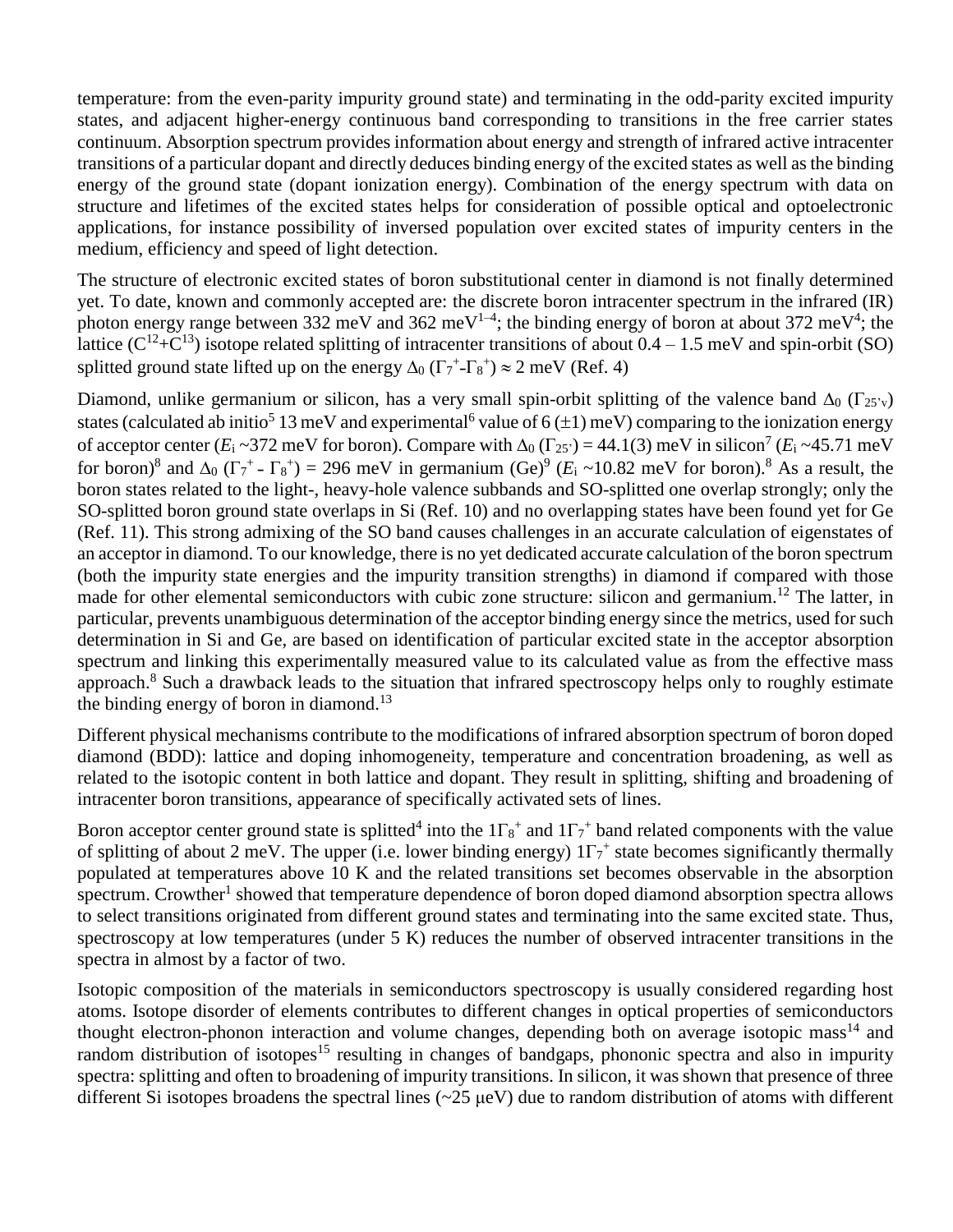masses.<sup>16</sup> In diamond, Kim et al. observed<sup>17</sup> a gradual shift (from 3.1 cm<sup>-1</sup> to 11.8 cm<sup>-1</sup>) of whole impurity spectrum in the <sup>13</sup>C-enriched BDD comparing to the <sup>12</sup>C-enriched BDD. However, influence of <sup>13</sup>C on boron intracenter transitions shape and linewidth in diamond with natural isotopic content was not derived.

Splitting of intracenter transitions because of different isotopes of impurity is known, for example, in borondoped silicon and hydrogen-doped germanium<sup>16,18,19</sup> but it was not considered as a clue in infrared spectroscopy experiments due to a very low splitting value which is often hidden by various line broadenings. For example, boron isotope induced splitting of  $0.15 \text{ cm}^{-1}$  (19  $\mu$ eV) has been observed in low temperature infrared absorption spectra of silicon. <sup>16</sup> Fortunately, boron acceptor in diamond has much larger ionization energy and large mass difference of the impurity isotopes in relation to the host atom mass.<sup>19,20</sup> Thus, the value of impurity-isotope-related splitting can be expected to be larger, and different isotopic lines could be observed with conventionally provided spectral resolution. Therefore, we were able to find the proper balance between absorption optical depth and spectral resolution (OD/SR) in order to simultaneously limit possible linebroadening mechanisms (thermal, concentration) and to resolve <sup>11</sup>B and <sup>10</sup>B isotopic lines by comparison of IR spectra of high-quality HPHT diamond samples with different isotopic content of boron at moderate concentration keeping an option to observe discrete boron transitions at high photon energies. The latter resulted in the observation of boron-related lines in IR spectra with transition energies exceeding the commonly accepted binding energy of boron acceptor in diamond.

## **III. EXPERIMENTAL**

## **A. Sample preparation and characterization**

In this work, we used single crystal boron-doped diamonds grown in the TISNCM by temperature gradient method in high pressure high temperature (HPHT) conditions with simultaneous doping of diamond by boron from melt. More details on the growth process applied in the TISNCM can be found elsewhere<sup>21</sup>. Two types of boron source were used for doping: standard amorphous boron powder with natural isotopic content  $(80\%$  <sup>11</sup>B + 20% <sup>10</sup>B) and boron oxide B<sub>2</sub>O<sub>3</sub> enriched with a <sup>11</sup>B isotope up to 99 %.

The  $(001)$ -oriented  $\sim$ 300  $\mu$ m thick plates were laser-cut from the top (side opposite to a seed) of grown SCBDD (single crystal boron-doped diamonds) as shown in Fig. 1(a). Then the plates were double-side polished with a wedge of ~1° to suppress optical interference.

A (001) growth sector of a HPHT diamond crystal is most preferable for spectroscopy as it has the most uniform dopant distribution. We used UV-exited photoluminescence images of the plates that were taken using the DiamondView<sup>TM</sup> instrument in order to distinguish different growth sectors as shown in Fig. 1(b). Individual metal shadow mask for each sample was used to select the area opened to transmitted light properly.

Boron concentration was determined from the absorption spectra at 300 K using empirical integrated absorption calibration on neutral acceptor density<sup>22</sup>. Since HPHT growth process cause unavoidable capture of residual nitrogen (deep donor in diamond,  $\langle 10^{15} \text{ cm}^{-3} \rangle$ ) the estimated boron concentration shows always uncompensated boron acceptor centers. The uncompensated boron concentration in our set of samples was estimated to vary from  $\sim$ 7·10<sup>15</sup> cm<sup>-3</sup> to  $\sim$ 3·10<sup>17</sup> cm<sup>-3</sup> ( $\sim$  40 ppb – 2 ppm).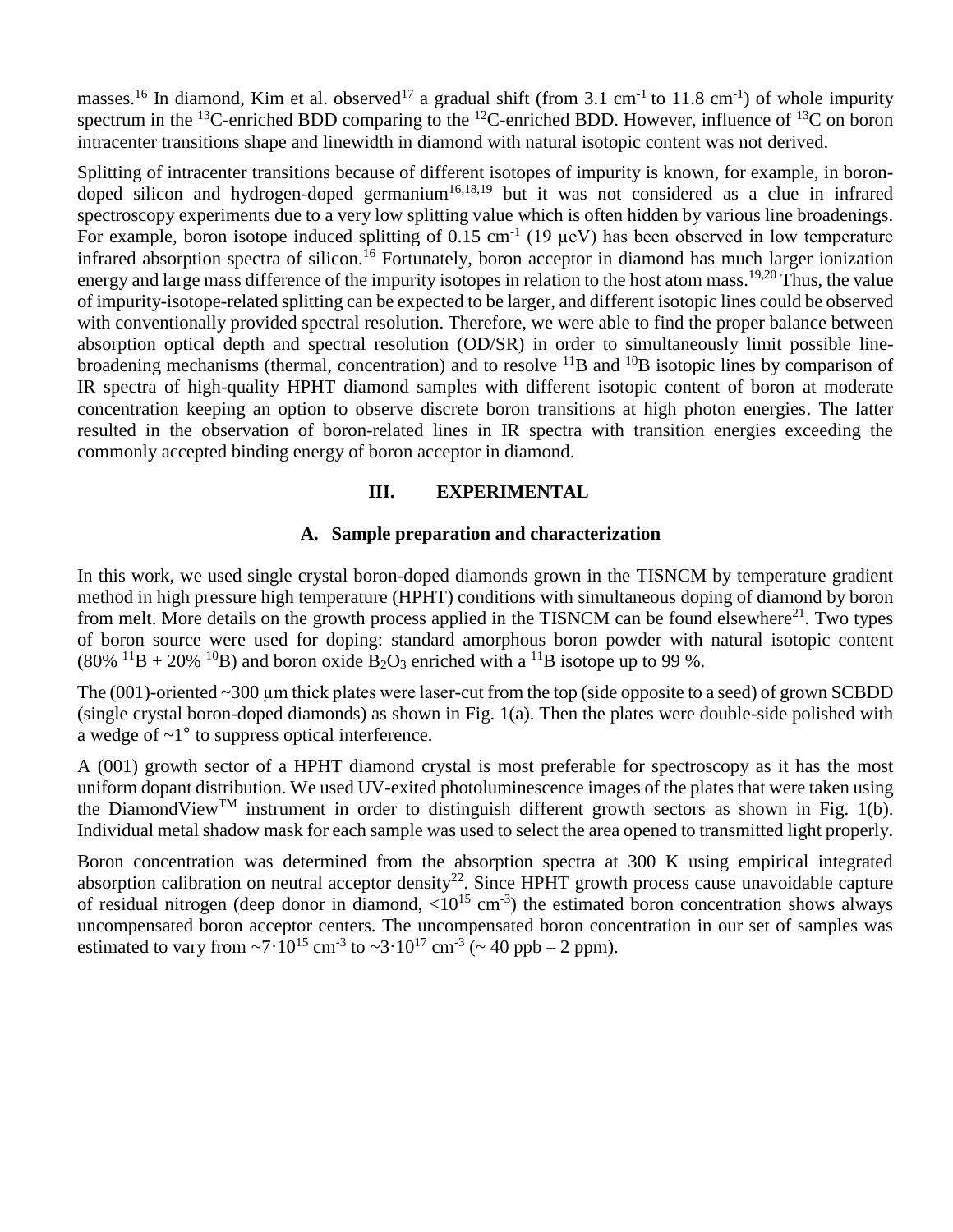

FIG 1. Sketch of a typical HPHT SCBDD: a) 2D projection of a crystal in the growth direction showing two 300 µm cut plates #1 and #2; b) example of UV-excited photoluminescence image of a SCBDD plate with 3 growth sectors: (001) – dark area in the center, four (113) family sectors – light gray area in the middle and four (111) family sectors – bright "white" outside area. A black frame shows an opening area of the mask used in the IR absorption experiment.

| <b>Isotopes</b>   | Sample ID       | Thickness, µm | Uncompensated boron | Uncompensated boron |
|-------------------|-----------------|---------------|---------------------|---------------------|
|                   |                 |               | concentration,      | concentration,      |
|                   |                 |               | $\rm cm^{-3}$       | ppb                 |
| $^{11}B$          | $0.2mg_1$       | 385           | $1.1 \cdot 10^{16}$ | 61                  |
|                   | $0.7mg_1$       | 341           | $5.1 \cdot 10^{16}$ | 289                 |
|                   | $0.7mg_2$       | 287           | $5.1 \cdot 10^{16}$ | 290                 |
|                   | $2mg_1$         | 343           | $1.0 \cdot 10^{17}$ | 585                 |
|                   | $2mg_2$         | 301           | $1.0 \cdot 10^{17}$ | 817                 |
| $^{11}B + ^{10}B$ | 8mgB2N2         | 261           | $7.3 \cdot 10^{15}$ | 42                  |
|                   | 32mgB2N2        | 299           | $3.5 \cdot 10^{16}$ | 199                 |
|                   | BDD-07_60mgB2   | 152           | $7.1 \cdot 10^{16}$ | 407                 |
|                   | BDD-100_100mgB2 | 340           | $1.1 \cdot 10^{17}$ | 633                 |
|                   | BDD_100mgB2N2   | 356           | $8.6 \cdot 10^{16}$ | 489                 |
|                   | BDD_200mgB2_N2  | 374           | $3.1 \cdot 10^{17}$ | 1759                |

TABLE I. List of boron-doped diamond samples used in the experiment.

## **B. Infrared Spectroscopy**

To obtain high-resolution IR spectra a Bruker Vertex  $80v^{TM}$  Fourier-transform spectrometer was used. It was equipped with a Janis flow helium cryostat to achieve the temperatures down to about 5 K (as measured by a thermosensor on its cold finger). We used conventional components of the spectrometer for the mid-infrared wavelength range: a mid-infrared (globar) light source, a coated KBr beam splitter, and a liquid-nitrogencooled mercury-cadmium-tellurium (MCT) detector. The resolution of the spectrometer was varied first in order to estimate the necessary value with the best signal-to-noise ratio and finally set to 0.03 meV (0.25 cm-<sup>1</sup>). The absorption spectra were taken in the temperature range from 5 K to 300 K. The samples were attached to the cryostat cold finger; a silver paint was used for thermal contact. Because of the different opening areas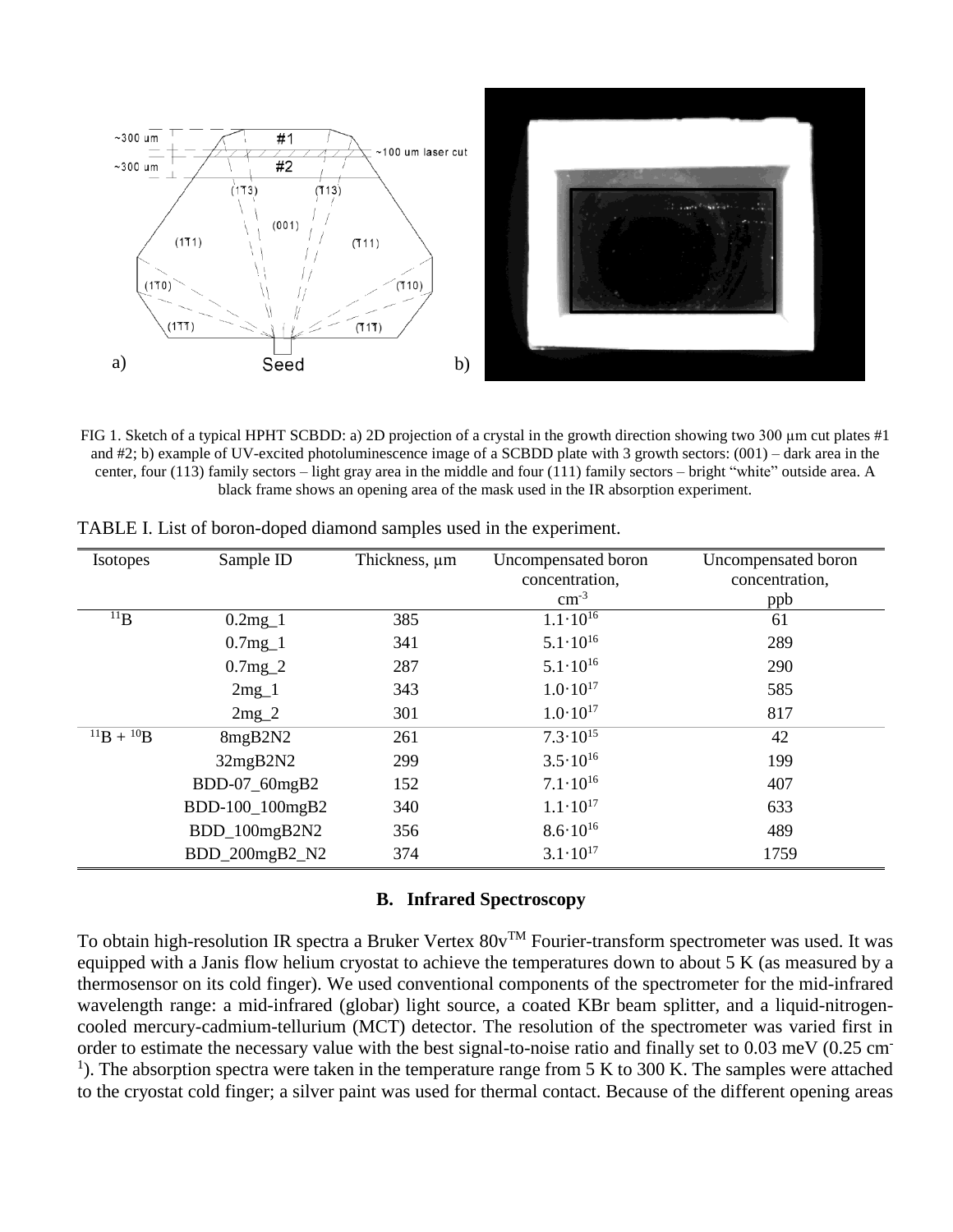in the masks and corresponding light throughput, the transmission spectra were normalized by a common spectral feature: the two-phonon band in the range from 270 meV to 330 meV taken for an undoped IIa diamond (see Fig. 2 for example).

## **IV. RESULTS AND DISCUSSION**

#### **A. Infrared absorption spectra of BDD**

IR absorption spectrum of a boron-doped diamond (sample 0.2mg\_1) at liquid helium temperature is shown in Fig. 2. For comparison, the spectrum of a IIa-type pure diamond is also shown. The absorption band with a pick at about 304 meV has the strongest interference with the two-phonon band in diamond (186 – 320 meV).<sup>23,24</sup> It was interpreted earlier as unresolved  $\{1\Gamma_8^+, 1\Gamma_7^+\} \rightarrow \{4\Gamma_8^-, 4\Gamma_6^-\}$  acceptor transitions;<sup>1</sup> later on also as the ground state  $\rightarrow$  2p (on analogy with the first odd-parity excited state of a dopant atom as in the effective mass theory) boron line.<sup>13</sup> No evolution of this band under external fields has been observed experimentally, for instance at magnetic field up to large strengths (30 tesla),<sup>3,25</sup> while the higher energy boron lines clearly demonstrate the Zeeman effect.



FIG. 2. IR absorption spectra of a pure IIa-type diamond (dash line) and 11B enriched 0.2mg\_1 sample (solid line) at 5 K. Twophonon absorption defines the structure of the spectrum below 330 meV while three-phonon absorption contributes to the background absorption at above 330 meV.

At low temperatures and moderate doping, the absorption bands in the 330 – 376 meV range reveal their fine structure. The best compromise between spectral resolution and intensity of spectral lines at high large photon energies was achieved in our samples at a boron concentration from  $10^{16}$  cm<sup>-3</sup> to  $7 \cdot 10^{16}$  cm<sup>-3</sup>.

All resolved lines in IR spectra of boron-doped diamond are given in Table II. The most of the strongest boronrelated lines, especially in the low-frequency part of the BDD absorption spectrum, were observed and studied by other researchers earlier.<sup>1,3,4,13,22</sup> In this work, the lower boron concentration and isotope resolution allowed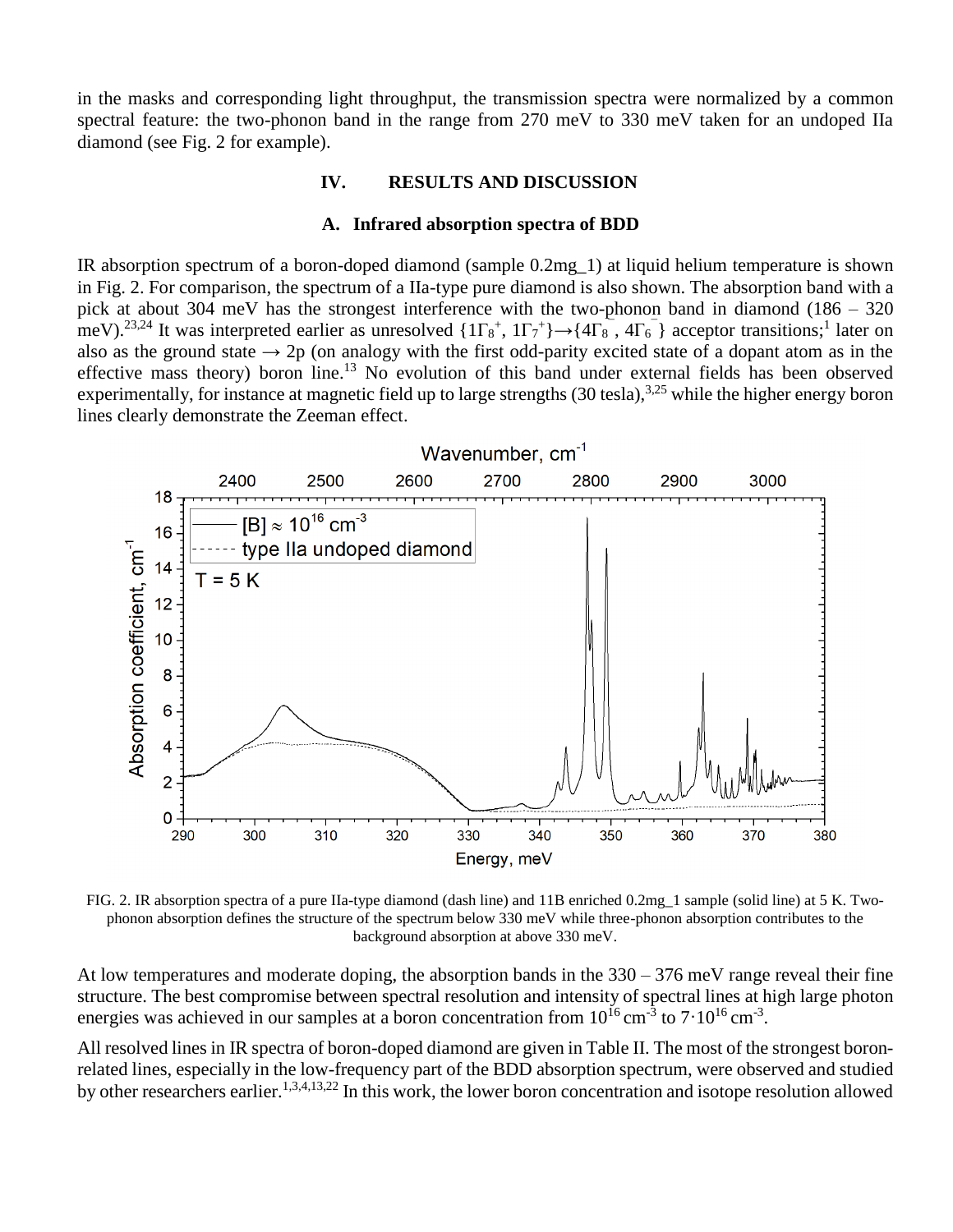us to resolve few more spectral lines, especially in the higher-frequency range of 350 – 376 meV. Higher temperatures (>10 K) strongly distort high-energy absorption lines due to rising population of the  $1\Gamma_7^+$  spinorbit splitted ground state. According to the Fermi statistics, population of the  $1\Gamma_7^+$  ground state is about ~0.6 % of those in the ground  $1\Gamma_8$ <sup>+</sup> state at 5 K and rises to ~15 % at 20 K. Thus, we could exclude from consideration transitions from the  $1\Gamma_7^+$  state at 5 K. Transitions from the  $1\Gamma_7^+$  ground state are also identified in Table II from comparison of IR absorption spectra at different temperatures.

#### **B. Boron isotopes' influence**

Analysis of the IR absorption spectra (Fig. 3) shows presence of "doublet" set with the constant energy gap of 0.70±0.03 meV for most intense and "free-standing" boron lines in the spectra of a BDD with natural boron isotopic composition. These doublets are reduced in "single" line set in the spectra of the  $^{11}B$  enriched BDD. The line intensity ratio in these doublets reflects the  ${}^{11}B/{}^{10}B$  natural abundance ratio of ~80/20. The intensity ratio in the doublets does not depend on temperature, unlike additional thermally-induced 2 meV doublets arouse due to transitions from the splitted ground state. Moreover, the weaker line in all doublets has the larger photon energy. This fact matches a general rule that optical intracenter transitions of lighter impurity isotope have higher energies, i.e. larger chemical shift.<sup>19,20</sup> We interpret the observed structure as occurrence of isotopic splitting of impurity spectra of  $^{10}B$  and  $^{11}B$  in diamond.

Not every <sup>10</sup>B transition can be found as a free-standing line in the absorption spectra. For example, the strong lines at 346.69 meV and 347.33 meV have different intensity ratio in the spectra of a BDD with different boron isotopes content. This arises from isotope disorder because the line at  $347.33$  meV contains a  $^{10}B$  "clone" of the 346.69 meV line. Thus, isotopically enriched boron dopant ensures a correct lines shape and intensity.

#### **C. Theoretical estimations**

Phenomenon of the ground state shift for different dopant isotopes is closely connected with the chemical shift. Both of them are local effects determined by interaction between crystal lattice and substitutional atom.

Heine and Henry<sup>20</sup> suggested theoretical calculation of isotope shift for zero-phonon transitions in semiconductors as following:

$$
S = \frac{\hbar}{2} \frac{\langle \omega_0^2 \rangle}{\langle \omega_0 \rangle} \left( \frac{M_0}{M} \right)^{\frac{1}{2}} \frac{\Delta M}{M} \frac{\gamma_h}{\gamma_h + \gamma_e} \left( -\frac{dE_g}{d k T} \right)_{HT} P \tag{1}
$$

where  $\omega_0$  – crystal lattice vibrations,  $M_0$  – host atom mass,  $M$  – impurity atom mass,  $\Delta M$  – impurity isotopes mass difference,  $\gamma_h$  and  $\gamma_e$  – mode softening coefficients for holes and electrons respectively  $(\frac{\gamma_h}{\gamma_h})$  $\frac{r_h}{r_e}$  = 3.6  $\pm$  1.0 according to Ref. 20),  $\left(-\frac{dE_g}{dkT}\right)_{HT}$  – band gap dependence on temperature at high temperatures (value for diamond was taken from data in Ref. 26) and  $P$  – probability of the charge carrier being on the impurity atom (given in Ref. 20).

Equation 1 gives a value of isotope shift for boron in diamond of  $\sim$ 3.5 meV, which is in the same order of magnitude as our experimental value. Overestimation can take place due to approximation of  $\omega_0$  with the Debye spectrum or uncertainty in  $\gamma_h$  and  $\gamma_e$ .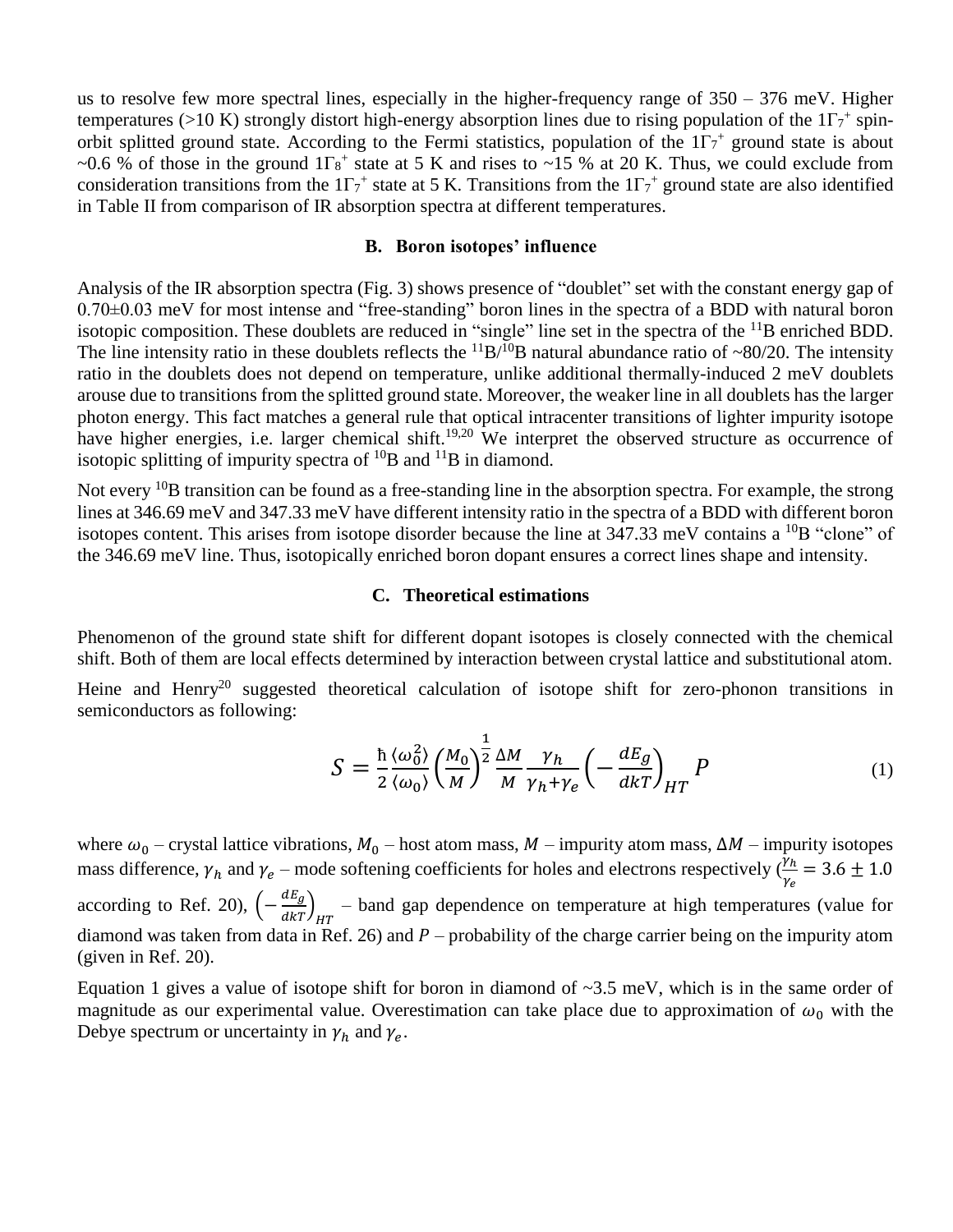

FIG 3. IR absorption spectra of a boron-doped diamond with different boron isotopic composition. Black and green lines – an isotopically enriched boron (99% <sup>11</sup>B) sample 0.2mg<sub>-1</sub> with a B net concentration ≈10<sup>16</sup>cm<sup>-3</sup> at 5 K and 20 K respectively; blue and red lines – a natural boron (80% <sup>11</sup>B – 20% <sup>10</sup>B) sample BDD-07\_60mgB2, B net concentration  $\approx 7 \cdot 10^{16}$  cm<sup>-3</sup> at temperatures 5 K and 20 K respectively. Spectra are shifted for better visibility, the smallest unit in a log scale on the absorption axis is 0.1 cm-<sup>1</sup>. All identified lines are marked depending on their origin. Yellow labels and index "i" mark <sup>10</sup>B isotopic lines. Energies of the resolved lines are given in Table II. Line "F" is probably some background feature, as it does not appear in spectra of other samples.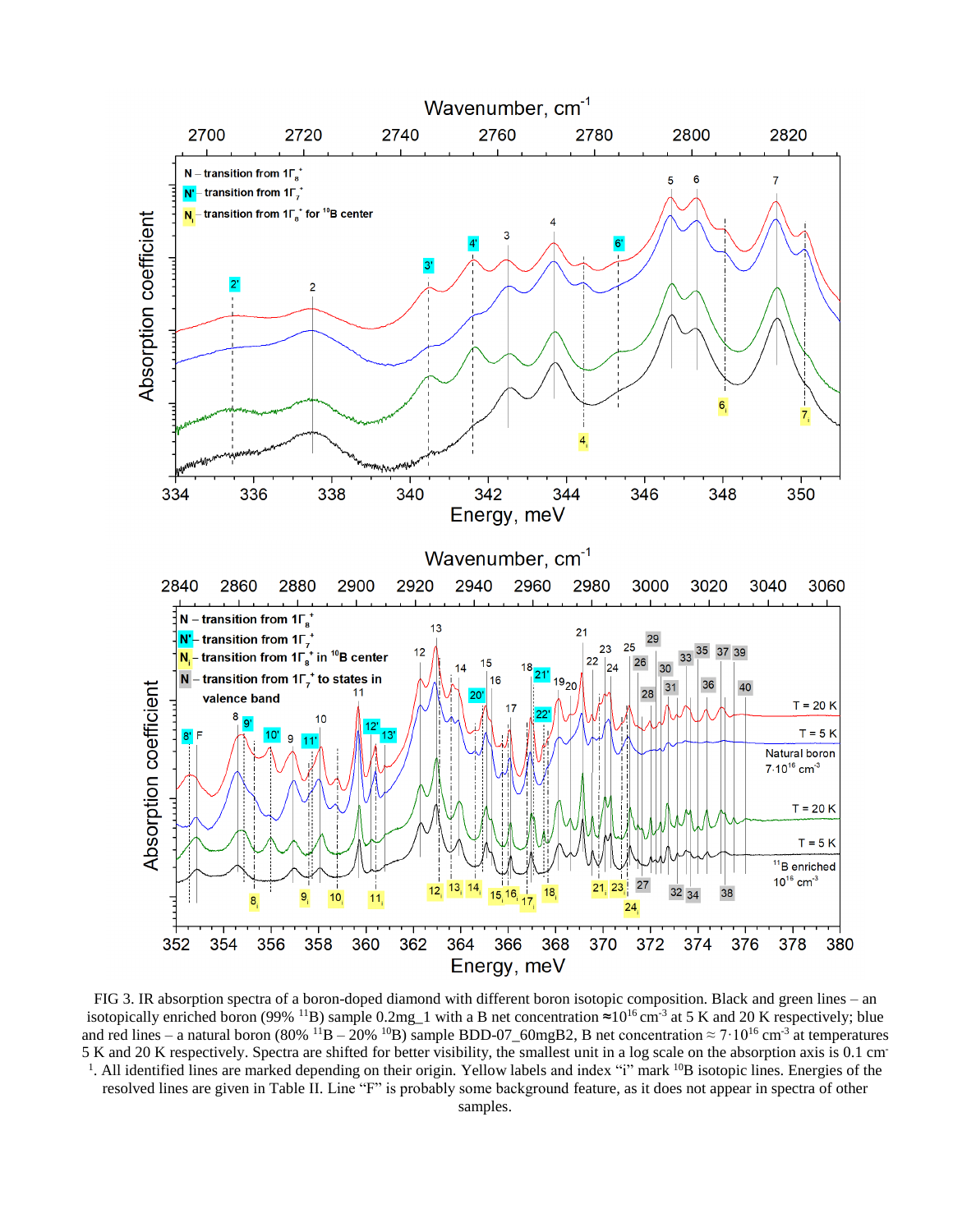#### **D. Absorption cross section and oscillator strength**

Resolved absorption spectra of isotopically enriched <sup>11</sup>B BDD allows to accurately estimate the main optical parameters of boron-related transitions, such as relative line intensity, transition linewidth, integrated absorption cross section and, under assumption of best known boron center effective mass, oscillator strength for strongest boron intracenter transitions.

The spectrum of sample  $0.2mg_{1}$  with concentration  $\sim 1 \cdot 10^{16}$  cm<sup>-3</sup> was chosen as it is expected to have lowest concentration broadening. The absorption lines were initially approximated by Voigt function to tolerate both uniform and non-uniform broadening. Parameters of the Voigt function showed that the absorption lines have almost a clear Lorentzian shape. Then the spectrum was approximated by a Lorentz function and such approximation provided a good fit (see Fig. 4). At this point, we conclude that uniform broadening of the BDD absorption lines dominates in the observed spectra for all samples with dopant concentrations up to  $\sim$ 3·10<sup>17</sup> cm<sup>-3</sup>. One of the possible reason is a very effective multi-phonon to impurity interaction as found in timeresolved spectroscopy of BDD.<sup>27</sup> It differs strongly from the linewidths observed in boron doped silicon and germanium approaching values of a few  $\mu$ eV (less than 1 cm<sup>-1</sup>).<sup>16,18</sup>

Determined linewidths (FWHM) allowed us to estimate the lifetimes of corresponding states via uncertainty principle:  $\tau \approx \frac{\hbar}{\tau W}$  $\frac{n}{FWHM}$ . The lifetimes lie in the range of 1 – 9 ps. These rather small values are in the order of magnitude with recently reported experimental data measured by time resolved spectroscopy<sup>27</sup>.



Fig. 4. Examples of experimental data approximation with the Lorentz function for spectrum of 0.2mg\_1 sample.

Knowing lines' area integrals, we calculated integrated absorption cross section and oscillator strengths for all strong lines according to equations  $(2)$  and  $(3)$  taken from.<sup>28,29</sup>

$$
\sigma_0 = \frac{A}{N} \tag{2}
$$

$$
f = 4 \cdot 10^{-3} \cdot \frac{\varepsilon_0 m^* c^2}{e^2} \sigma_0 \tag{3}
$$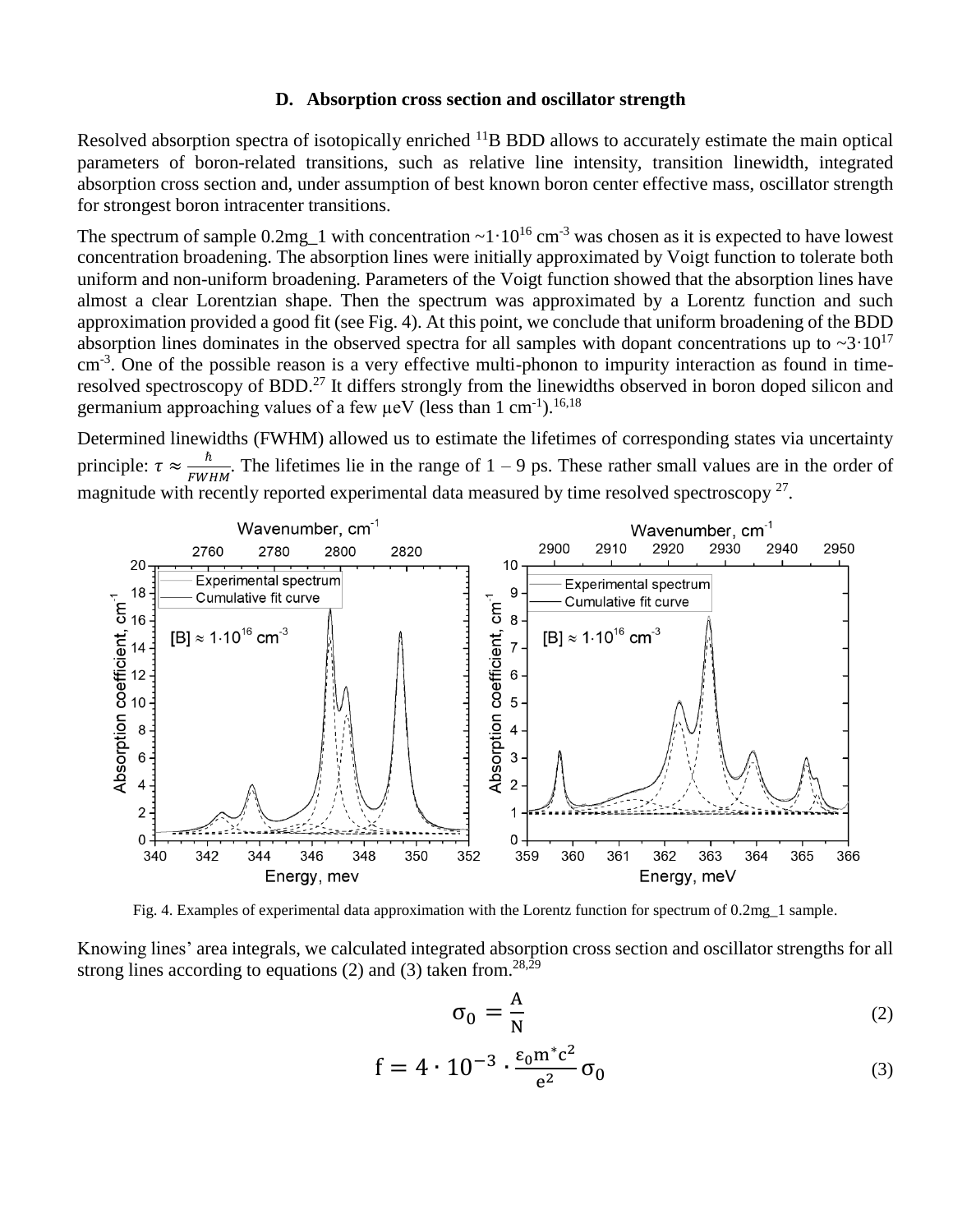Here  $\sigma_0$  [cm] – integrated cross section, A [cm<sup>-2</sup>] – area under an absorption line, N [cm<sup>-3</sup>] – boron concentration,  $f$  – oscillator strength,  $\varepsilon_0$  [F/m] – electric constant,  $m^*$  [kg] – hole effective mass,  $c$  [m/s] – speed of light and  $e$  [C] – electron charge.

The most uncertain value in eq. 3 is an effective mass of boron in BDD. We have taken a value of  $0.63m_0$ , where  $m_0$  is the free electron mass, as in Ref. 27. This value was chosen in order to bring a hydrogen-like acceptor state with a main quantum number  $n = 2$  to the energy of the lowest excited state as observed in BDD absorption spectrum. However, such an estimate can hide considerable uncertainty as the reported experimental values vary dramatically, especially for heavy holes (from  $0.54m_0$  in Ref. 30 to 3m<sub>0</sub> in Ref. 6). Effective mass of holes in a spin-orbit subband in diamond also has not been reliably determined yet.

#### **E. High energy transitions**

Absorption lines in the range from 371.4 meV to 376.1 meV show discrepant behavior: their intensities rise with temperature as for transitions from  $1\Gamma_7$ <sup>+</sup> ground state, however, they are clearly observable at 5 K when  $1\Gamma_7$ <sup>+</sup> state population is quite low. The nature of these transitions is not clear yet. We suppose that these lines correspond to the transitions from the  $1\Gamma_7$ <sup>+</sup> ground state into the discrete states between  $\Gamma_8$ <sup>+</sup> and  $\Gamma_7$ <sup>+</sup> valence bands. Following this suggestion, the state number 25 (371.09 meV transition) is the last discrete state in the diamond bandgap while the states corresponding to higher transition energy represent so-called resonant states. This assumption restricts the ionization energy of boron impurity within the range from 371.09 meV to 371.46 meV.

### **V. CONCLUSIONS**

In this work, we have achieved high resolution of impurity lines in boron-doped diamond in IR-absorption spectra. This allowed us to select 25 individual transitions originated from the  $1\Gamma_8$ <sup>+</sup> ground <sup>11</sup>B state from those belonging to a <sup>10</sup>B isotope. It was achieved due to significant improvement of boron infrared absorption spectra in the high quality, moderately doped HPHT diamonds, that led to significant reduction of the boron line broadening due to reduced boron content, low compensation by residual nitrogen (and other deep donor-like) centers and high crystalline quality of a (001) growth sector. The IR boron absorption lines in diamond with the boron concentration  $\sim 1 \cdot 10^{16}$  cm<sup>-3</sup> exhibit a quasi-Lorentzian shape. This fact indicates a dominant homogeneous broadening and therefore approaching the natural linewidth of a hydrogen-like acceptor in diamond.

Investigation of the IR absorption spectra of the BDD samples with different boron isotopes ratio allowed determination the lines related to a <sup>10</sup>B isotopes and to determine a chemical shift of a <sup>10</sup>B isotope as 0.70 $\pm$ 0.03 meV.

Isotopically enriched moderately doped BDD samples allowed accurate determination of absorption lines intensities, integrals, linewidths and to derive absorption integrated cross section and oscillator strengths for almost all boron transitions originated from the  $1\Gamma_8$ <sup>+</sup> ground state.

These data should give an important impulse for a thorough theoretical analysis of the boron acceptor energy structure, which is missing and delays comprehensive understanding of this impurity center in diamond.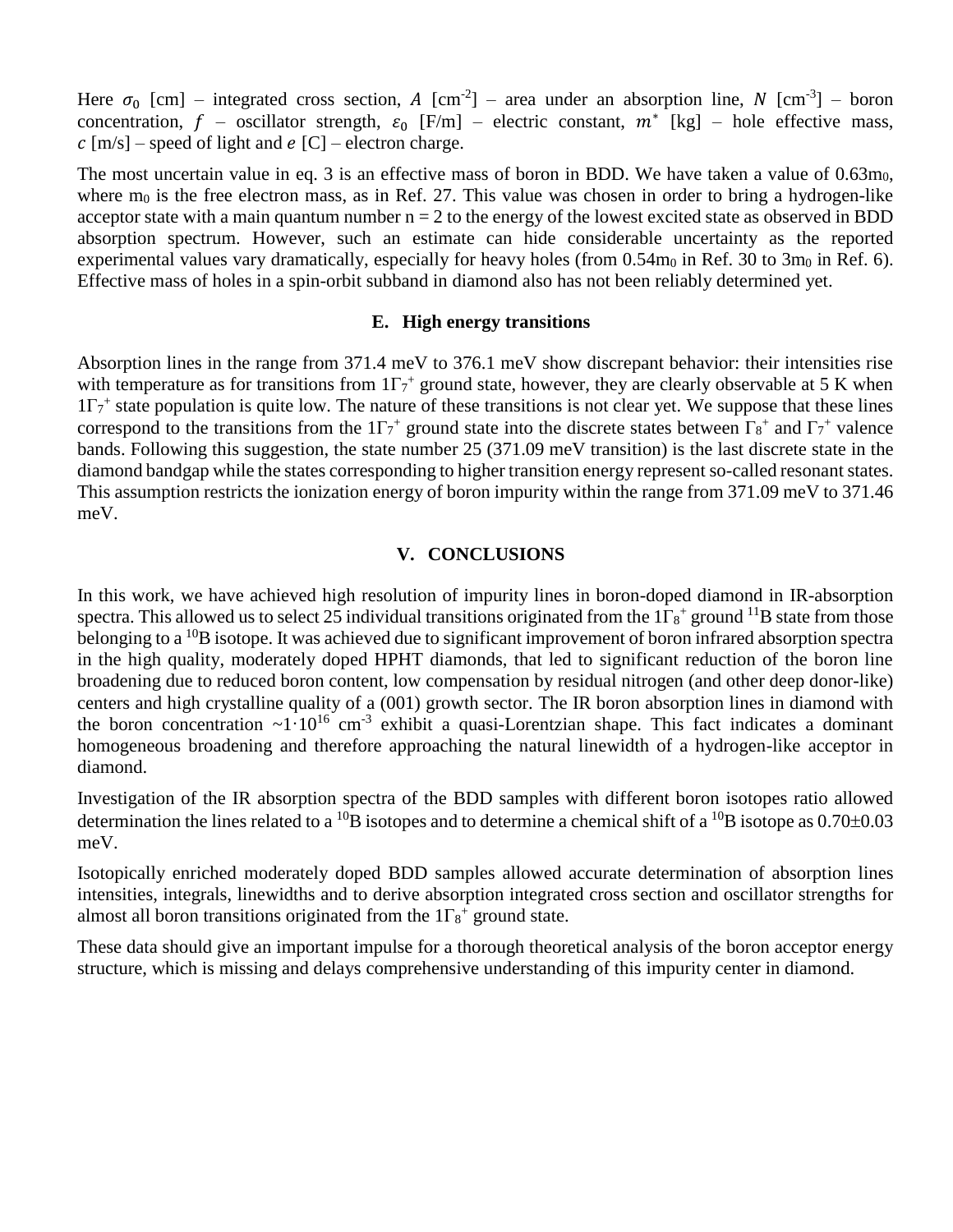TABLE II. List of boron-related intracenter transitions resolved in the IR absorption spectra of a boron-doped diamond as from Fig. 3. Accuracy of line position and FWHM determination is  $\pm 0.03$  meV. Effective mass  $m^* = 0.63m_0$ . Accuracy of calculated integrated absorption cross section is about 10% (equal to boron concentration accuracy). Oscillator strengths may have larger error due uncertain value of effective mass.

|                         | <b>Transitions</b> |                               | Values for transitions from $1\Gamma_8$ <sup>+</sup> in <sup>11</sup> B |                            |                                                |                      |
|-------------------------|--------------------|-------------------------------|-------------------------------------------------------------------------|----------------------------|------------------------------------------------|----------------------|
| Number of a<br>boron    |                    | From $1\Gamma_8$ <sup>+</sup> | From $1\Gamma_7$ <sup>+</sup><br>(T > 17 K)                             | <b>FWHM</b><br>(from fit), | <b>Integrated absorption</b><br>cross section, | Oscillator strength, |
| excited state           | $11\text{B}$       | 10 <sub>B</sub>               | $\overline{^{11}B}$                                                     | meV                        | $10^{-16}$ cm                                  | $\cdot 10^{-5}$      |
| $\mathbf{1}$            | 304.7              |                               |                                                                         |                            |                                                |                      |
| $\boldsymbol{2}$        | 337.50             |                               | 335.50                                                                  |                            |                                                |                      |
| $\overline{\mathbf{3}}$ | 342.53             |                               | 340.49                                                                  | 0.83                       | 12.1                                           | 8.6                  |
| $\overline{\mathbf{4}}$ | 343.71             | 344.43                        | 341.65                                                                  | 0.57                       | 21.6                                           | 15.4                 |
| 5                       | 346.69             | 347.33                        |                                                                         | 0.45                       | 77.2                                           | 55.2                 |
| 6                       | 347.33             | 348.04                        | 345.33                                                                  | 0.58                       | 60.6                                           | 43.3                 |
| 7                       | 349.39             | 350.09                        | 347.33                                                                  | 0.50                       | 86.8                                           | 62.0                 |
| 8                       | 354.56             | 355.27                        | 352.56                                                                  | 0.84                       | 7.1                                            | 5.1                  |
| $\boldsymbol{9}$        | 356.96             | 357.65                        | 354.90                                                                  | 0.51                       | 3.4                                            | 2.4                  |
| 10                      | 358.09             | 358.79                        | 356.01                                                                  | 0.75                       | 4.9                                            | 3.5                  |
| 11                      | 359.71             | 360.39                        | 357.71                                                                  | 0.18                       | 4.6                                            | 3.3                  |
| 12                      | 362.31             | 363.04                        | 360.25                                                                  | 0.50                       | 20.0                                           | 14.3                 |
| 13                      | 362.96             | 363.65                        | 360.82                                                                  | 0.37                       | 28.4                                           | 20.3                 |
| 14                      | 363.92             | 364.61                        |                                                                         | 0.44                       | 9.9                                            | 7.1                  |
| 15                      | 365.08             | 365.76                        |                                                                         | 0.27                       | 5.8                                            | 4.1                  |
| 16                      | 365.32             | 366.00                        |                                                                         | 0.17                       | 1.5                                            | $1.1\,$              |
| 17                      | 366.11             |                               | 366.79                                                                  | 0.18                       | 2.1                                            | 1.5                  |
| 18                      | 366.97             | 367.67                        | 364.94                                                                  | $0.17\,$                   | 2.4                                            | $1.7\,$              |
| 19                      | 368.15             |                               |                                                                         | 0.36                       | $7.5$                                          | 5.3                  |
| 20                      | 368.71             |                               |                                                                         |                            |                                                |                      |
| 21                      | 369.13             | 369.84                        | 367.10                                                                  | 0.16                       | 8.0                                            | 5.7                  |
| 22                      | 369.56             |                               | 367.51                                                                  | 0.10                       | 1.2                                            | 0.9                  |
| 23                      | 370.11             | 370.79                        | 368.10                                                                  | 0.22                       | 6.0                                            | 4.3                  |
| 24                      | 370.31             | 371.00                        |                                                                         | 0.15                       | 4.3                                            | 3.0                  |
| 25                      | 371.09             |                               |                                                                         |                            |                                                |                      |
| $\overline{26}$         |                    |                               | 371.46                                                                  |                            |                                                |                      |
| $27\,$                  |                    |                               | 371.62                                                                  |                            |                                                |                      |
| 28                      |                    |                               | 372.01                                                                  |                            |                                                |                      |
| 29                      |                    |                               | 372.26                                                                  |                            |                                                |                      |
| 30                      |                    |                               | 372.41                                                                  |                            |                                                |                      |
| 31                      |                    |                               | 372.71                                                                  |                            |                                                |                      |
| 32                      |                    |                               | 373.13                                                                  |                            |                                                |                      |
| 33                      |                    |                               | 373.51                                                                  |                            |                                                |                      |
| 34                      |                    |                               | 373.69                                                                  |                            |                                                |                      |
| 35                      |                    |                               | 373.99                                                                  |                            |                                                |                      |
| 36                      |                    |                               | 374.38                                                                  |                            |                                                |                      |
| 37                      |                    |                               | 374.98                                                                  |                            |                                                |                      |
| 38                      |                    |                               | 375.13                                                                  |                            |                                                |                      |
| 39                      |                    |                               | 375.51                                                                  |                            |                                                |                      |
| 40                      |                    |                               | 376.01                                                                  |                            |                                                |                      |

# **VI. ACKNOWLEDGEMENTS**

Diamond samples growth, treatment and characterization was carried out within the framework of the State Task of FSBI TISNCM "Studies of electronic, acoustoelectronic and optical properties of synthetic diamond and diamond-based multilayer structures".